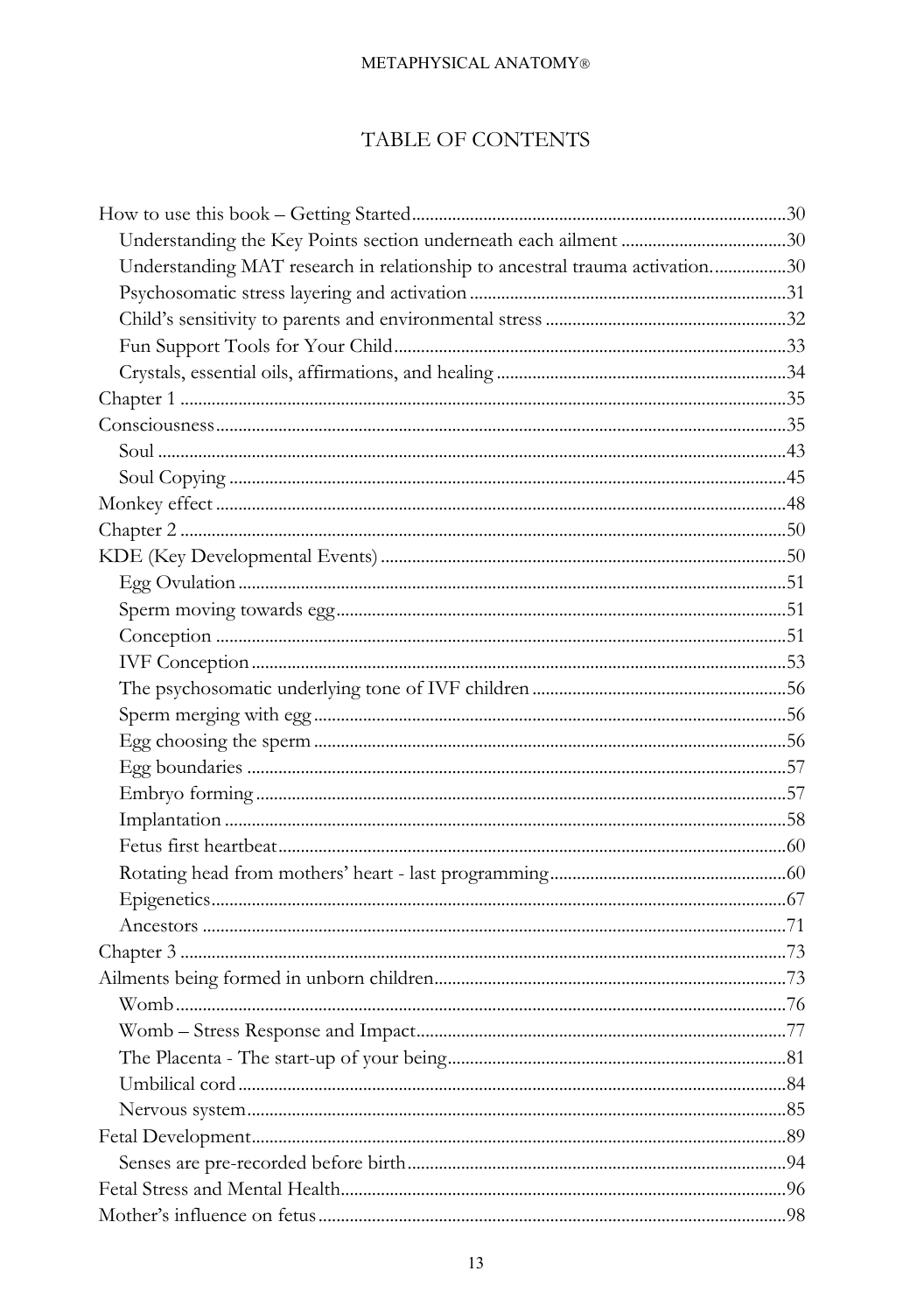| Child's developmental phases - A brief overview of how your child's sensory structures |      |
|----------------------------------------------------------------------------------------|------|
|                                                                                        |      |
|                                                                                        |      |
|                                                                                        |      |
|                                                                                        |      |
|                                                                                        |      |
|                                                                                        |      |
|                                                                                        |      |
|                                                                                        |      |
|                                                                                        |      |
|                                                                                        |      |
| A Mothers' Touch.                                                                      | .143 |
|                                                                                        |      |
|                                                                                        |      |
|                                                                                        |      |
|                                                                                        |      |
|                                                                                        |      |
|                                                                                        |      |
|                                                                                        |      |
|                                                                                        |      |
|                                                                                        |      |
|                                                                                        |      |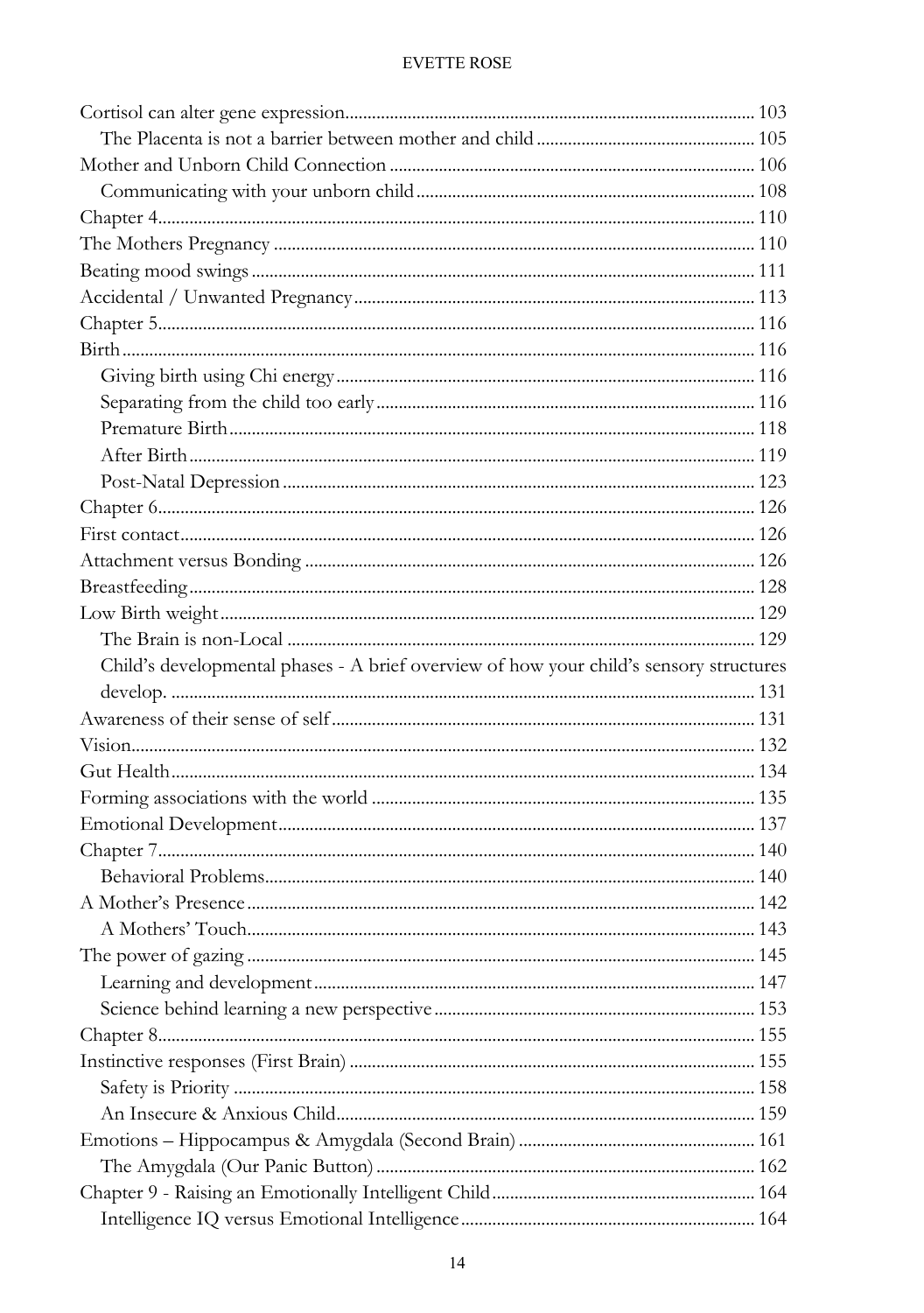| 232 |
|-----|
|     |
| 236 |
|     |
|     |
|     |
|     |
|     |
|     |
|     |
|     |
|     |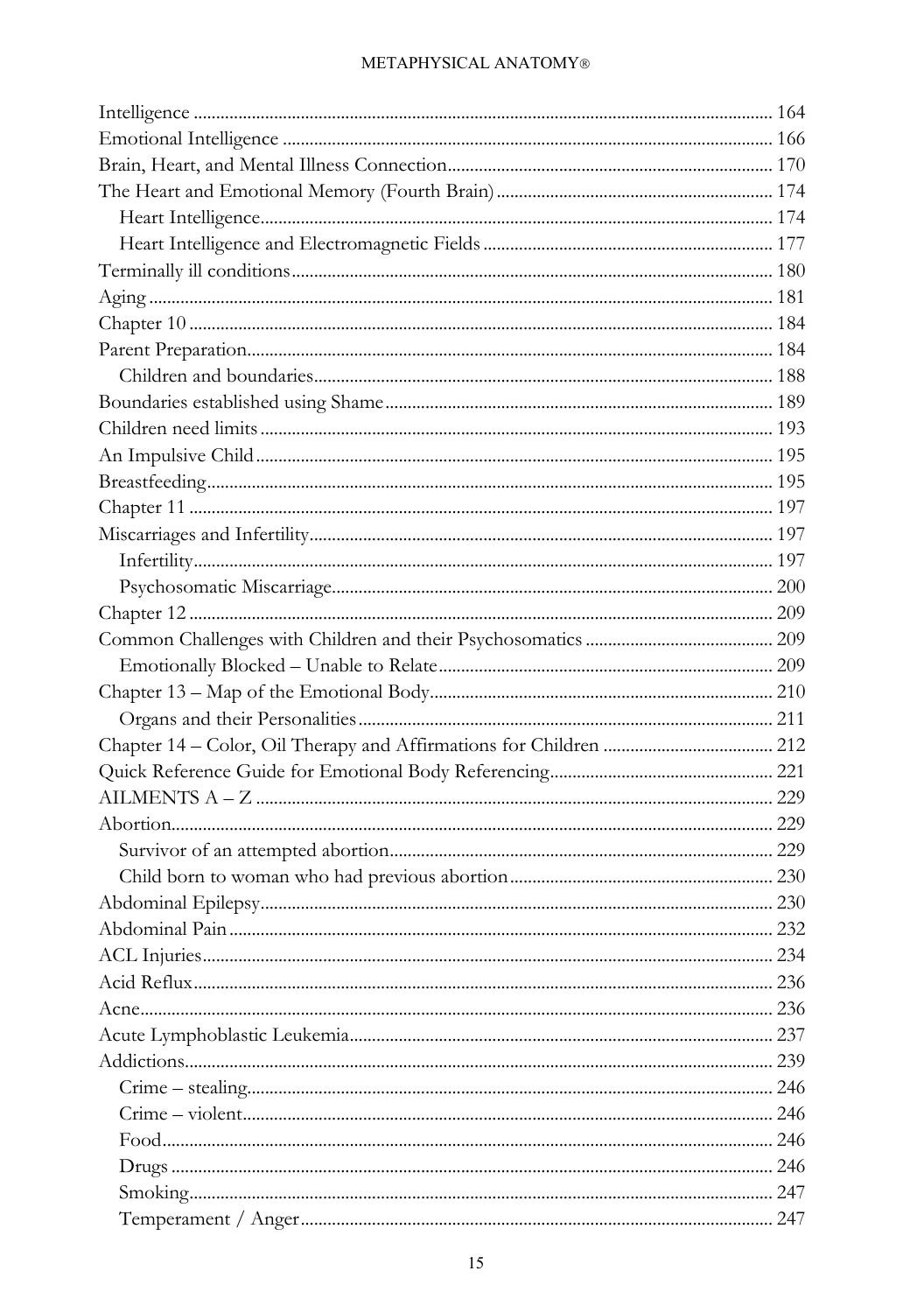| 277 |  |
|-----|--|
|     |  |
|     |  |
|     |  |
|     |  |
|     |  |
|     |  |
|     |  |
|     |  |
|     |  |
|     |  |
|     |  |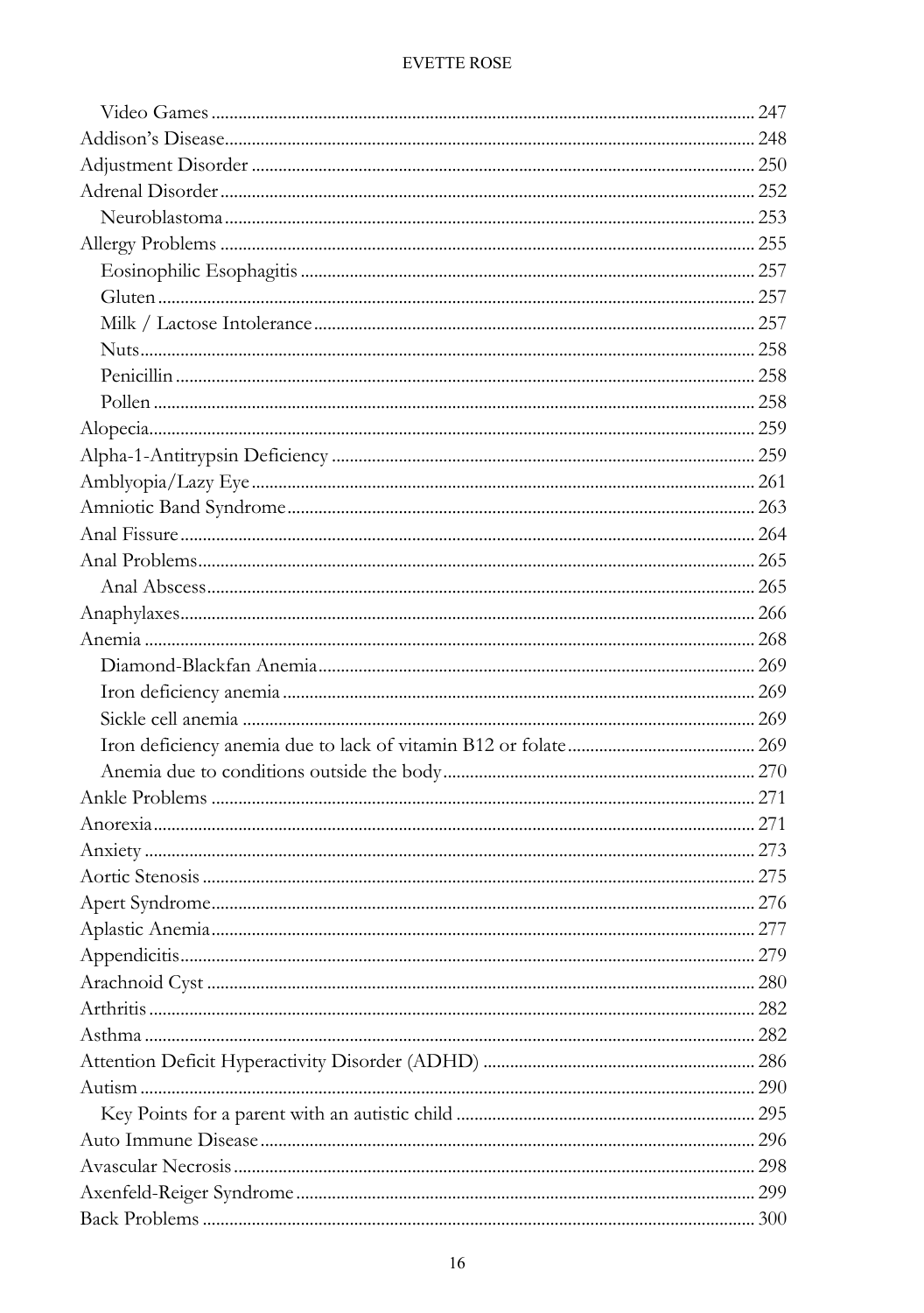| Blindness Problems | 335 |
|--------------------|-----|
|                    |     |
|                    |     |
|                    |     |
|                    |     |
|                    |     |
|                    |     |
|                    |     |
|                    |     |
|                    |     |
|                    |     |
|                    |     |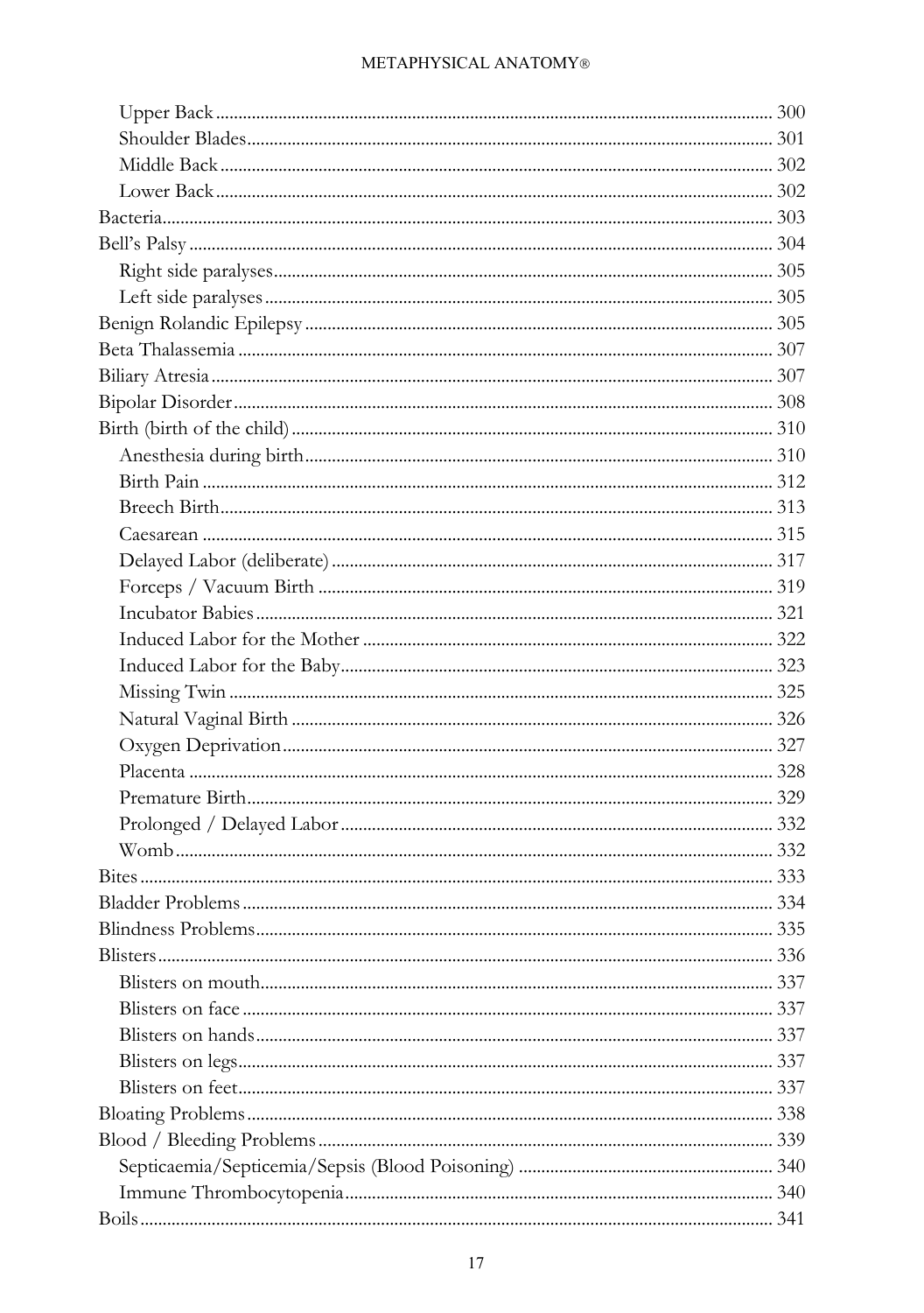| Candida mouth Candidates | 364 |
|--------------------------|-----|
|                          |     |
|                          |     |
|                          |     |
|                          |     |
|                          |     |
|                          |     |
|                          |     |
|                          |     |
|                          |     |
|                          |     |
|                          |     |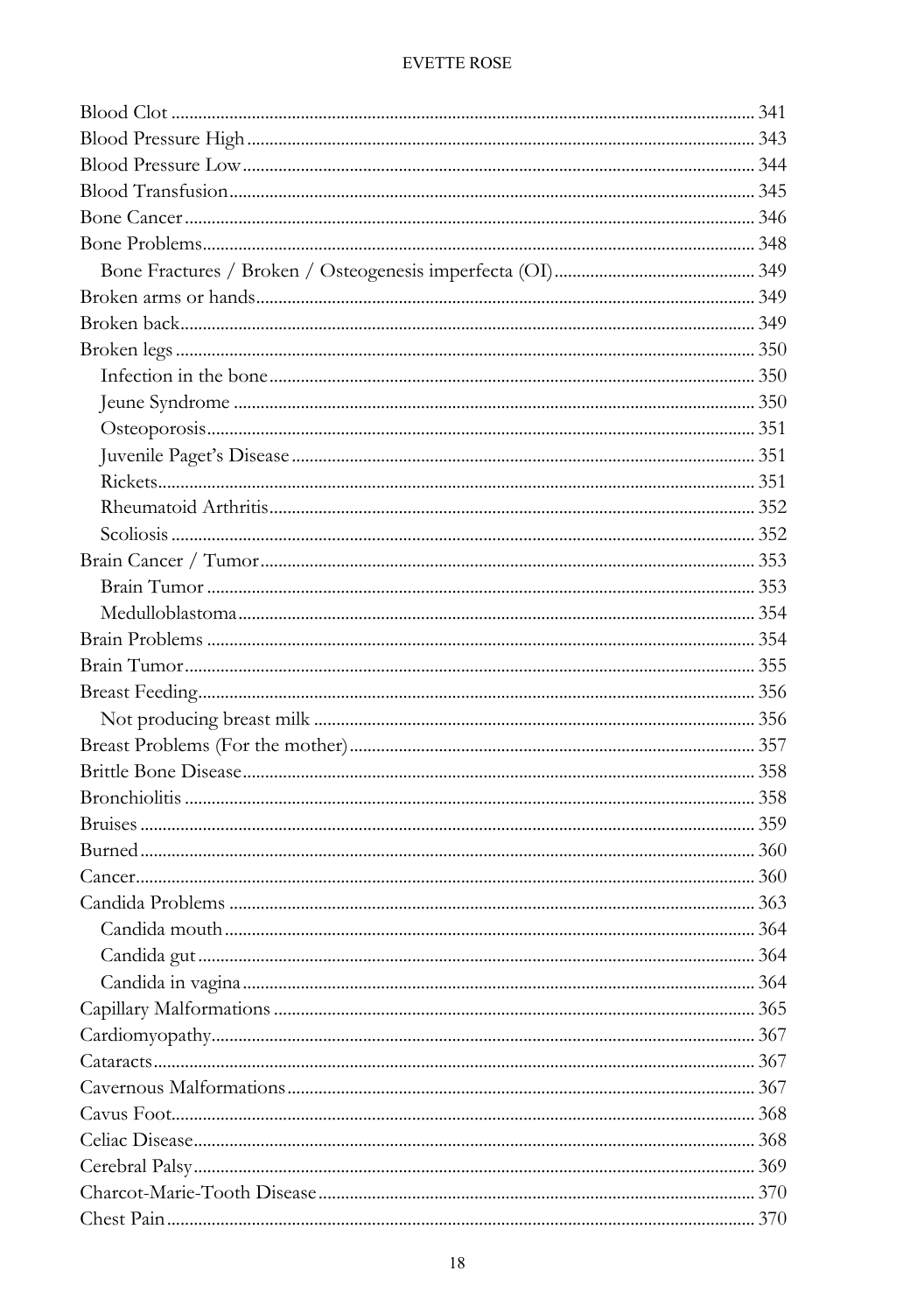| 390 |
|-----|
|     |
|     |
|     |
|     |
|     |
|     |
|     |
|     |
|     |
|     |
|     |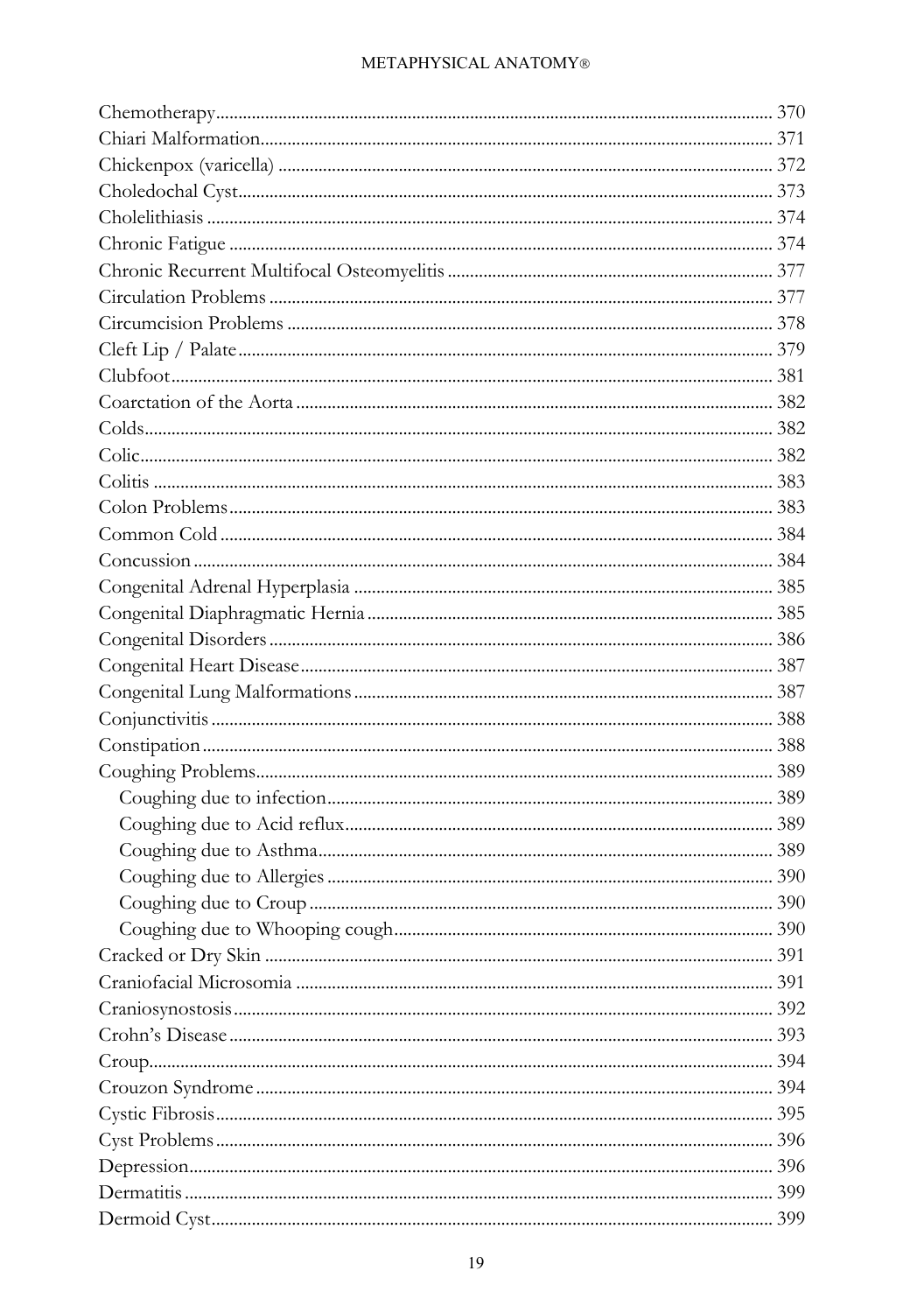| Inflammation of the eye | 420 |
|-------------------------|-----|
|                         |     |
|                         |     |
|                         |     |
|                         |     |
|                         |     |
|                         |     |
|                         |     |
|                         |     |
|                         |     |
|                         |     |
|                         |     |
|                         |     |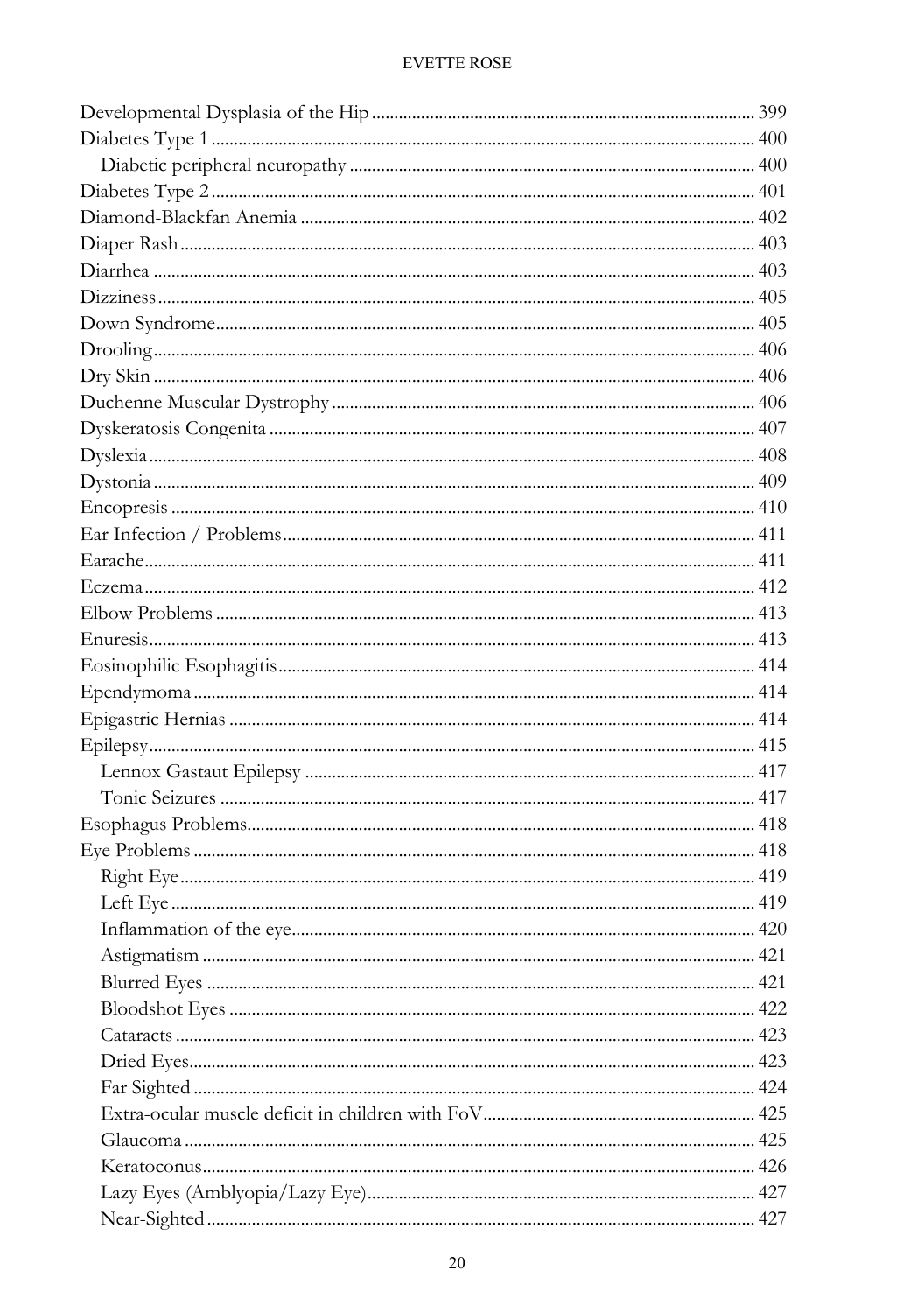| Gaucher's Disease | 448 |
|-------------------|-----|
|                   |     |
|                   |     |
|                   |     |
|                   |     |
|                   |     |
|                   |     |
|                   |     |
|                   |     |
|                   |     |
|                   |     |
|                   |     |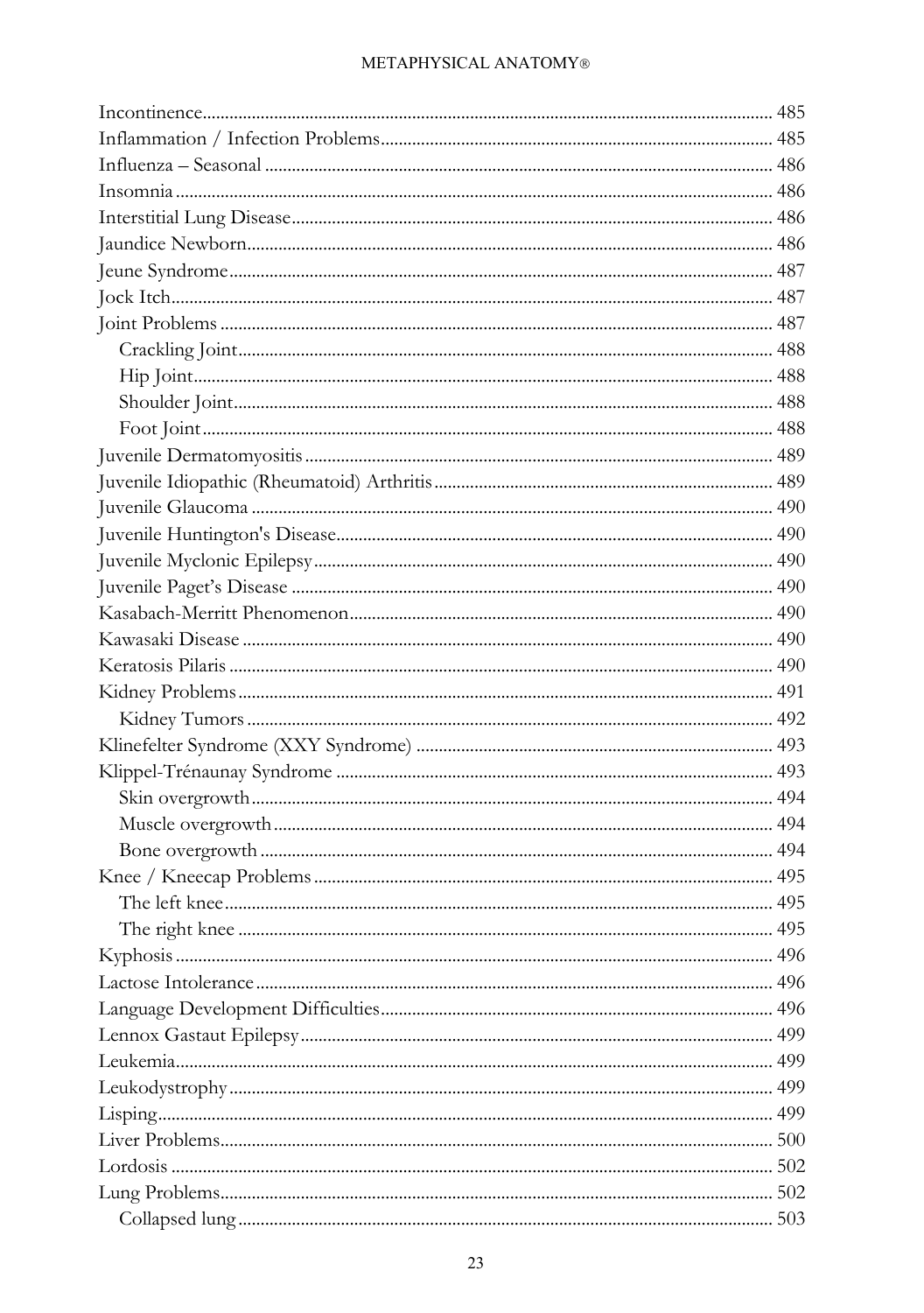| Methicillin-resistant Staphylococcus aureus MRSA (Staph Infection) 512 |     |
|------------------------------------------------------------------------|-----|
|                                                                        |     |
|                                                                        |     |
|                                                                        |     |
|                                                                        |     |
|                                                                        |     |
|                                                                        |     |
|                                                                        |     |
|                                                                        |     |
|                                                                        |     |
|                                                                        |     |
|                                                                        |     |
|                                                                        |     |
|                                                                        |     |
|                                                                        |     |
|                                                                        |     |
|                                                                        |     |
|                                                                        |     |
|                                                                        |     |
|                                                                        |     |
|                                                                        | 528 |
|                                                                        |     |
|                                                                        |     |
|                                                                        |     |
|                                                                        |     |
|                                                                        |     |
|                                                                        |     |
|                                                                        |     |
|                                                                        |     |
|                                                                        |     |
|                                                                        |     |
|                                                                        |     |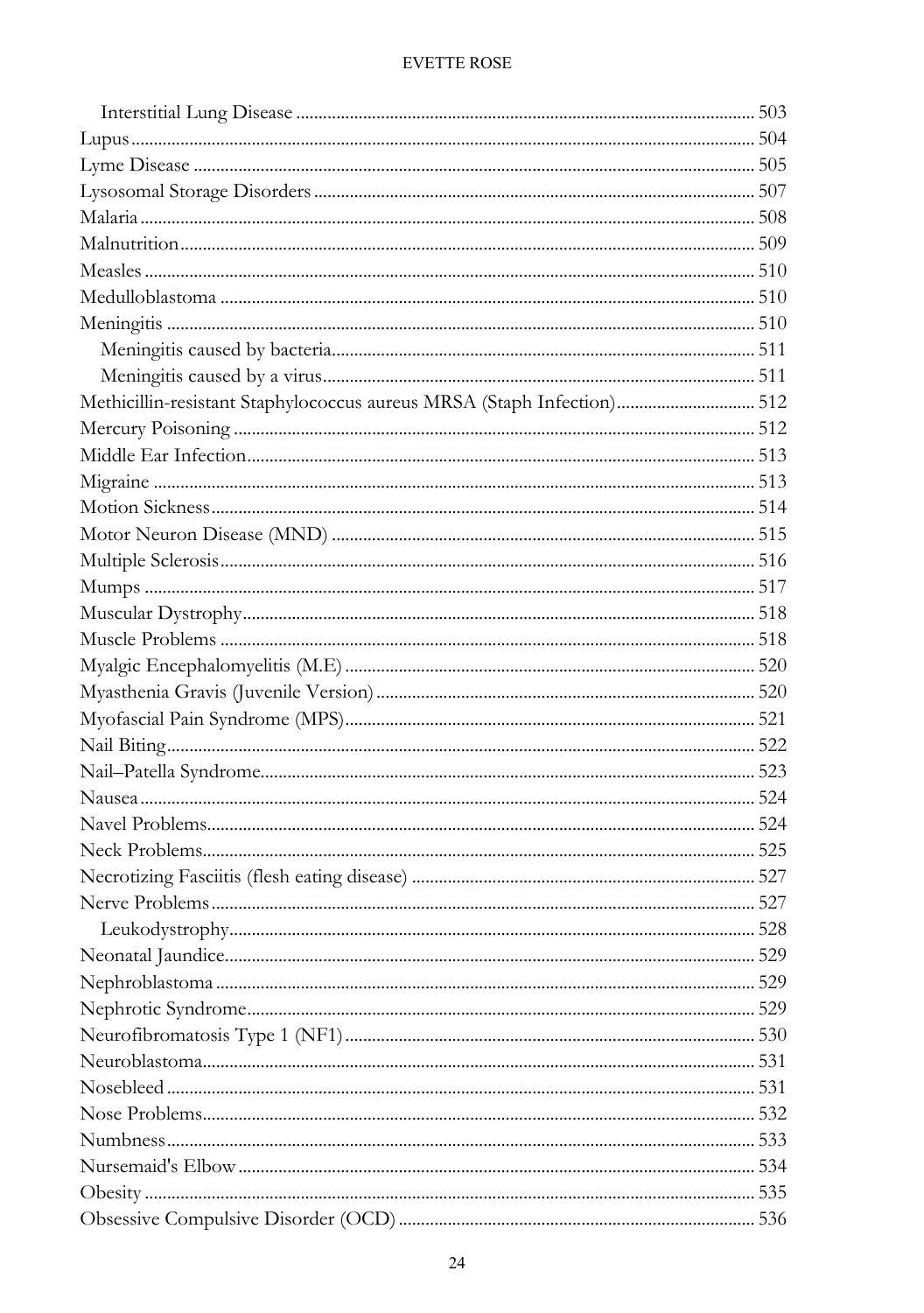| Pituitary Gland Problems<br>557 |  |
|---------------------------------|--|
|                                 |  |
|                                 |  |
|                                 |  |
|                                 |  |
|                                 |  |
|                                 |  |
|                                 |  |
|                                 |  |
|                                 |  |
|                                 |  |
|                                 |  |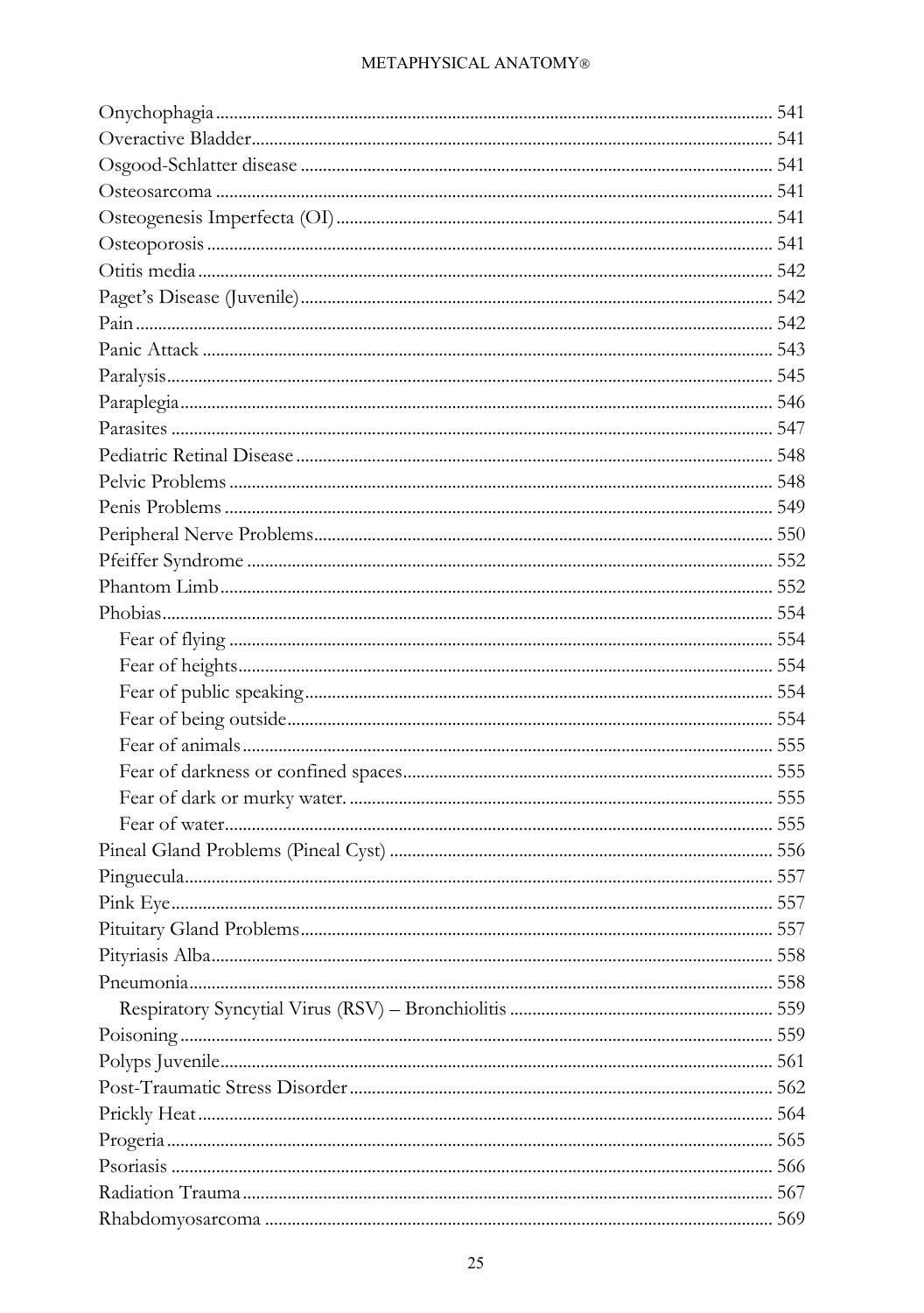| Shoulder blades | 585 |
|-----------------|-----|
|                 |     |
|                 |     |
|                 |     |
|                 |     |
|                 |     |
|                 |     |
|                 |     |
|                 |     |
|                 |     |
|                 |     |
|                 | 590 |